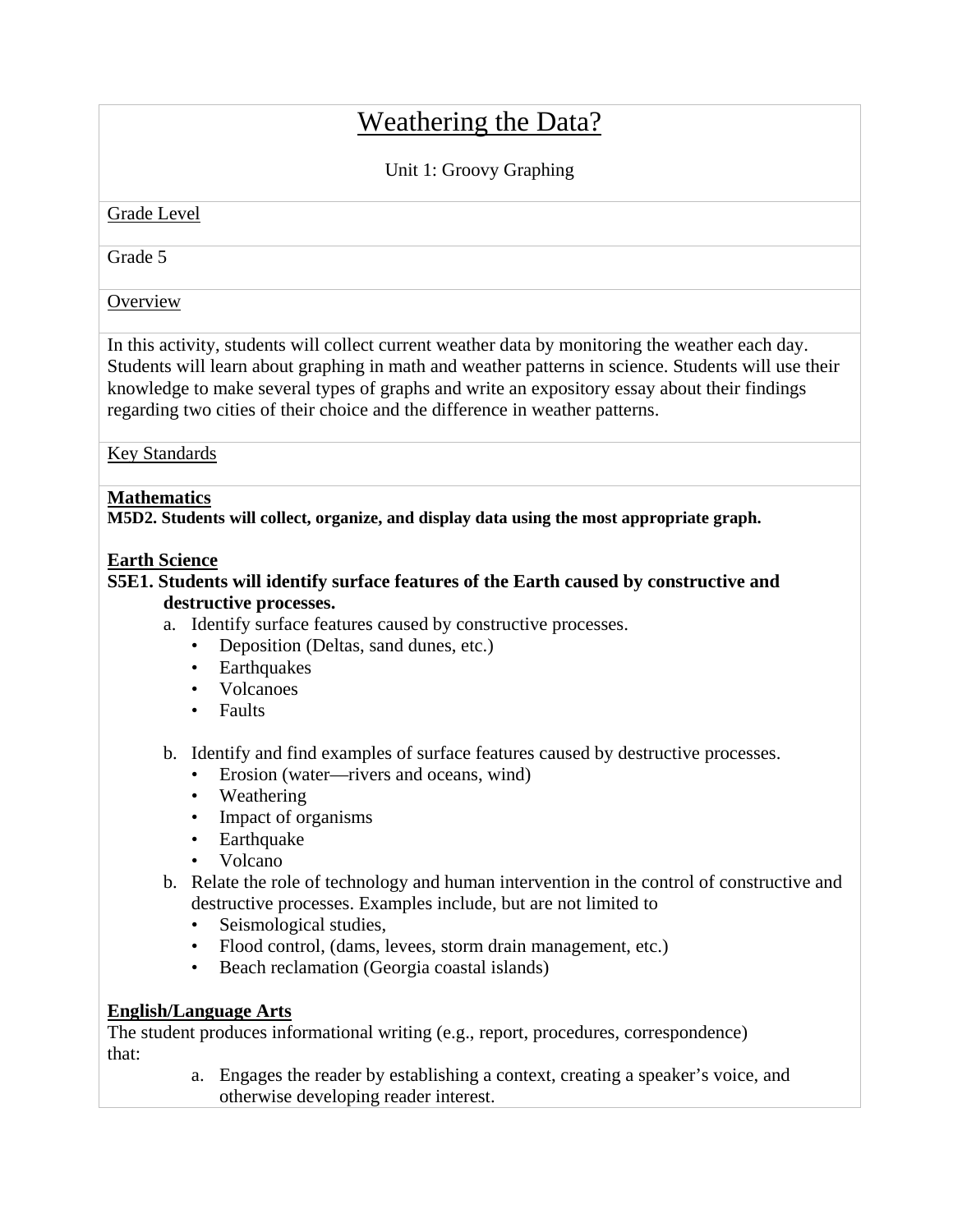- b. Develops a controlling idea that conveys a perspective on a subject.
- c. Creates an organizing structure appropriate to a specific purpose, audience, and context.
- d. Includes appropriate facts and details.
- e. Excludes extraneous details and inappropriate information.
- f. Uses a range of appropriate strategies, such as providing facts and details, describing or analyzing the subject, and narrating a relevant anecdote.
- g. Draws from more than one source of information such as speakers, books, newspapers, and online materials

#### Possible Materials

- A computer
- Weather section of daily newspaper
- "Weathering the Data" Student Recording Sheet

#### Task

Students will be responsible for tracking the weather in two different cities. One city must be located in the United States. The other city must be located in another country. Each student will need to look up and record:

- Longitude and Latitude Coordinates
- Climate
- Highest temperature
- Lowest temperature
- Average temperature
- Range, media, mode temperature